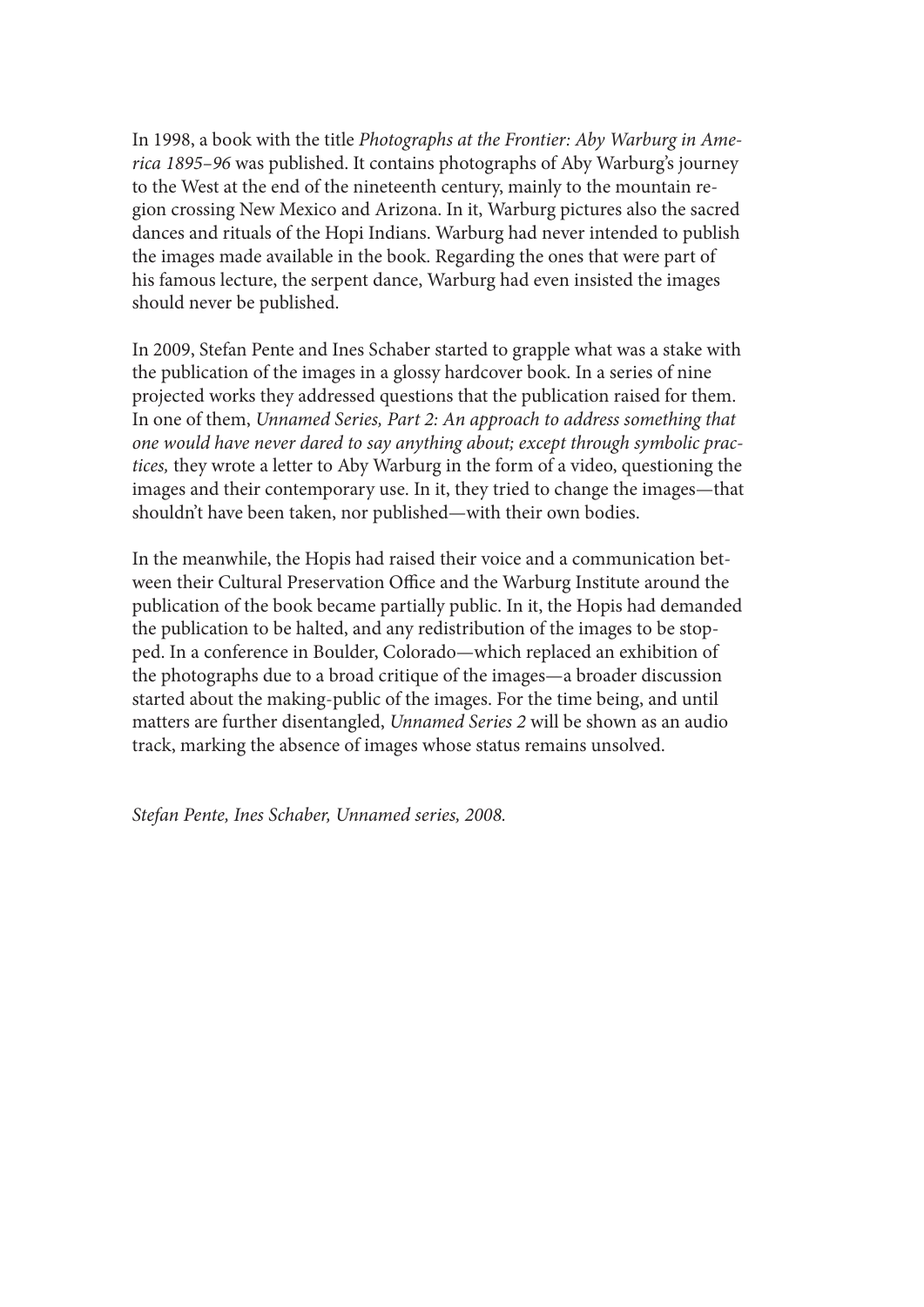## Dear Jadwa,

Please excuse me for choosing this rather unusual way to get in contact with you. I have tried many ways to find you but so far, I have been unsuccessful. Please excuse me as well for giving you a temporary name. I found two group photographs in the Library of Congress in Washington, D.C., in the Matson Collection. They were taken in the same hotel hall, with you sitting in the center of a group of women. And although most of the women in front of the camera who are pictured in both images had exchanged their place with other women in between the two shots—you sit there unchanged. It seems that time has stood still for you through your concentration in getting your message across to the apparatus in front of you that you focus at with such intensity.

I can't remember if the image struck me right away or if I came back to it after looking at thousands of other images in other archives. Today, there is still no public Palestinian image archive or an image archive of the region that everybody would be able to use. I had to search in other places, other countries and other archives for the images I felt the need to look for. I can hardly express how strange it sometimes felt to imagine the voyages those photographs chose to take and the stories and histories that emerged from them and their surroundings.

I think your images struck me in relation to all the other images taken and maybe even more in relation to ones that were so obviously never taken. In the Matson Collection your images received the caption "Arab Ladies' Union Meeting at the K. D. Hotel in Jerusalem in 1944," but there is no further information added about what you were actually doing there or discussing. It was also hard to find more information in other places about this meeting of yours. The captions seemed to have given some information about the images in the past, but they are really hard to decipher from my position today. *What were you doing there? What were you discussing and why did you have these photographs made? Did you decide that there should not be any caption or text that would accompany your image anyway?*

As Uncle Bertolt said, "one must have the courage to say that we have nothing to say about faces on photographs unless there is a caption with some sort of non-sense or lies that we can swallow." And as Uncle Edward said, "in themselves photographs are silent; they seem saturated with a kind of inert being that over-weighs anything they express; they invite the embroidery of explanatory words." "What's more," he says "in our heads legends arise unbidden which further obscure the photographs."

But looking at your photographs I am not entirely sure if they do need any caption at all. I am struck by the way you address me. Although you do not really say anything specific. The way you have sent the pictures across time and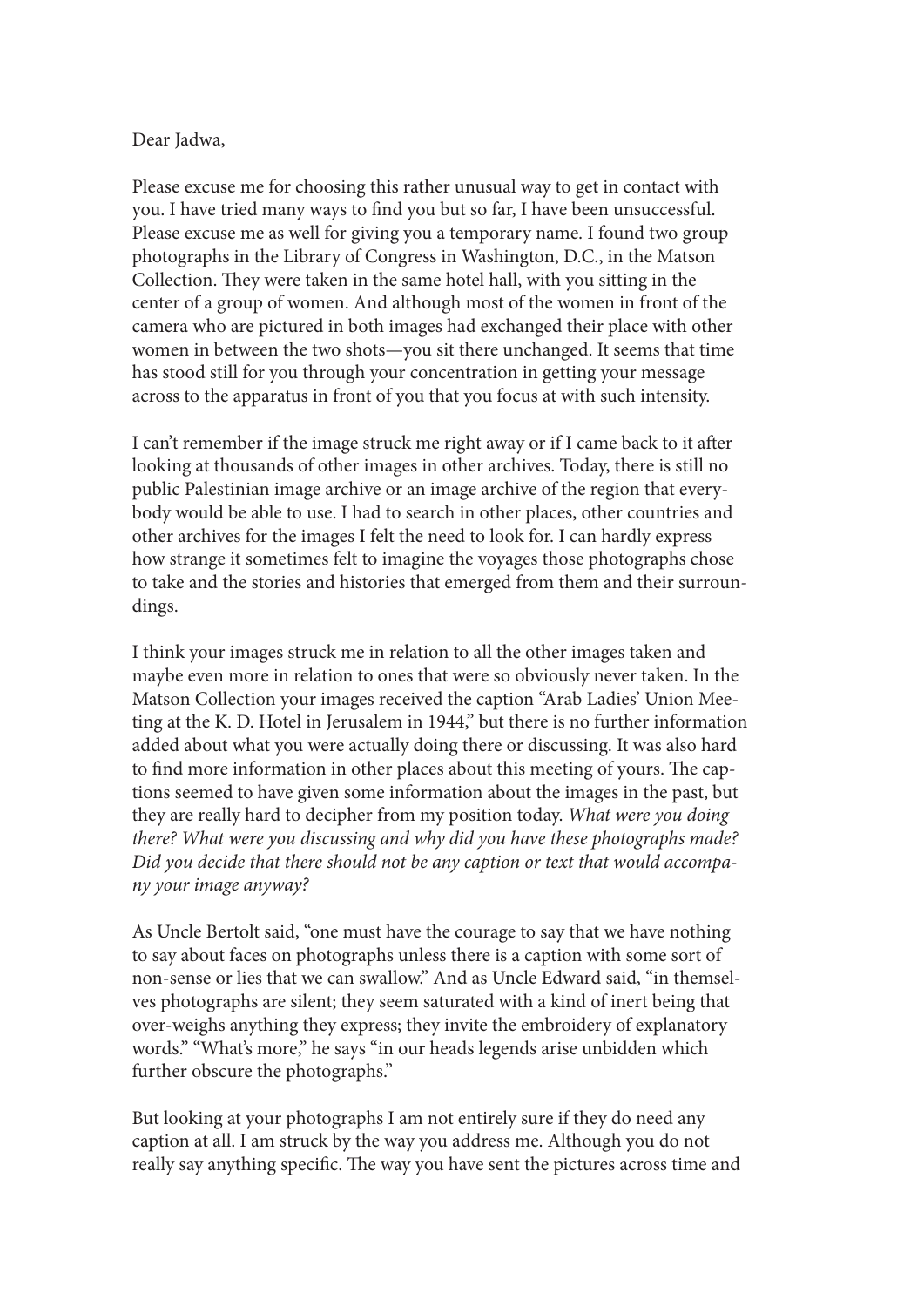space—to an unknown place and receiver, and the way you have set yourself in position, negating foreground and background, controlling every detail for the photographer yourself—I realize that your pictures were not *taken*. What I can see in contrast, is that you have *directed* the taking of your image. It was your decision. You were sending them, and I, among many others I suppose, am addressed by them.

The position you take in the photographs is old and it took me more than one look to decipher why you posing like this struck me. Until today this posture is so often taken that it is hard to tell if it is a convention that one re-enacts or an appropriation of a convention in which one finds a way to act by oneself.

Looking at the images for a while, it became clear to me that you have acted deliberately. It is an acting through which silence speaks. But can we endure this silence through which you are addressing us? Would our captions or any caption be too loud? Are these images not so much about you but about us looking at you? Is it not that something was taken by you, but that you have given something to us? —A thought, a quietly concentrated, collective moment in awareness of its momentary status? A reminder, an address, a manifesto, a refusal, an exclusion, a celebration, a claim, a demand or a souvenir? Which reading should I choose for myself? And will you – the one I am looking for, the one I might never find, never know, and never call by her real name—be able and willing to answer me?

I am left with one last question, the question I have started with: where did you imagine and where would you wish these images to be shown? Did you think that they could help facilitate or provoke a congruence between memory, actuality, and language?

Maybe you can find a way to get in contact with me.

Yours truly

Ines

*Ines Schaber, Dear Jadwa, 2009.*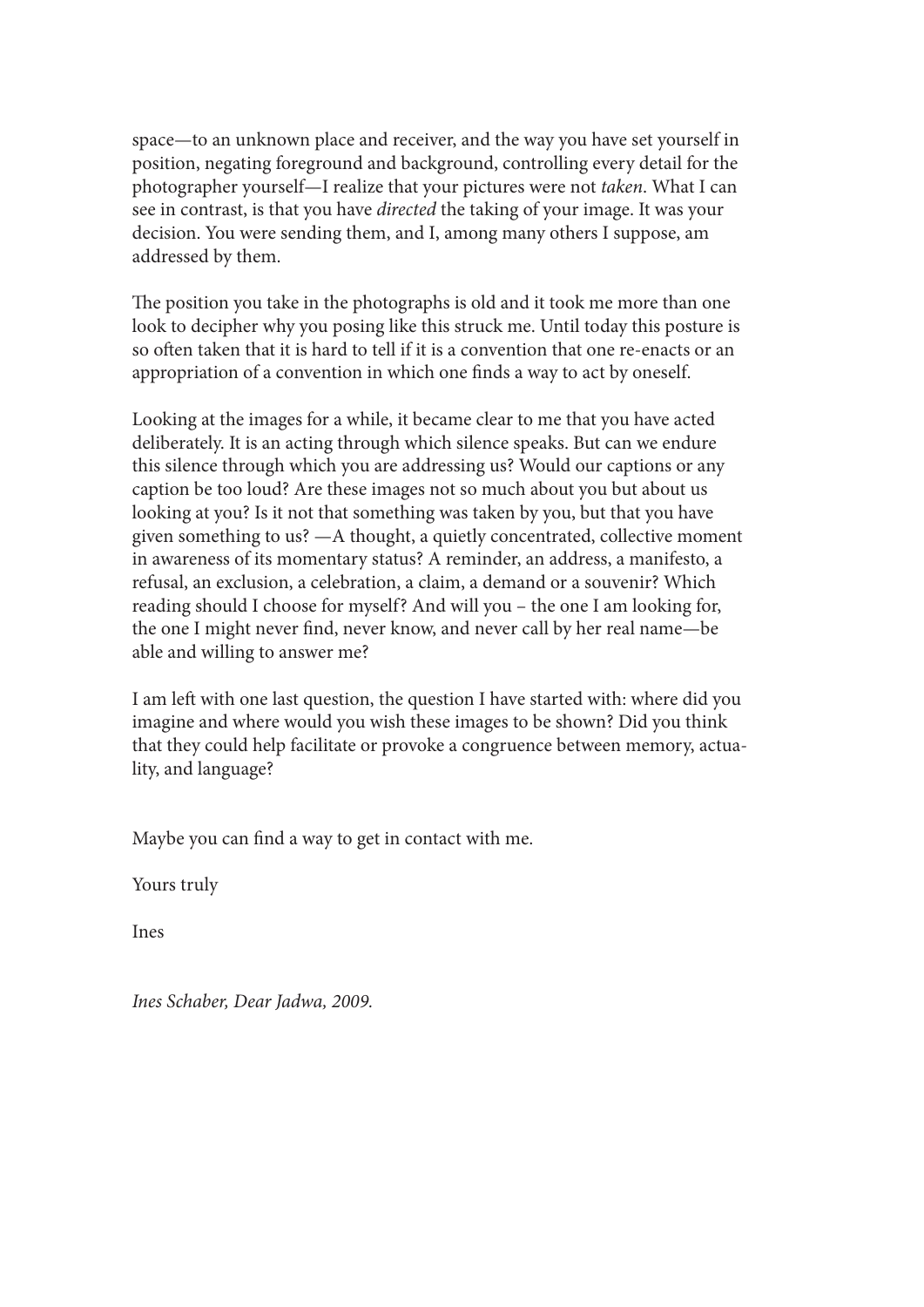Stefan Pente / Ines Schaber Berlin, Germany

To Karen Peters C/o Damon and John New York

Berlin, May 15th, 2008

Dear Karen,

Please excuse this unusual form to get in contact with you. We would have preferred to meet you in person but considering all of our travel schedules this seems the better way to get in touch with you. Last year, we visited Damon and John at their studio in New York who told us that you had again left to document further historical sites in New Mexico. There, we also happened on a series of your contact sheets that you had left, and eight of them caught our attention. They show the site of the former Palace Hotel in Santa Fe. As far as we know, this first hotel of the town had burned down in the 1930s and from then on, several diverse buildings had been constructed there. The way you photographed them excludes any doubts that you had not known what you were picturing.

For a long time, we have been working on the relation between scientific and symbolic practices; on encounters and passings into unknown territories where one would have to leave one field and cross to another; moments in which our learned tools would no longer function, and where we would have to learn another language. Aby Warburg's work, specifically his lecture on the serpent dance, is important for us in this respect.

While visiting the Hopi area and observing their rituals in search for an understanding of the symbolic gestures of 'primitive' cultures, he had a crucial encounter for his future work in his room at the Palace Hotel. It was in his room that Warburg received Cleo Jurino, the priest of the Chipeo Nanutsch, who made him a drawing explaining the serpent dance. Thus, through the various stories of the encounter, the hotel had crossed our research time and again.

As the story goes, the drawing became an important reference only much later; at the time Warburg prepared his lecture "Images from the Region of the Pueblo Indians of North America" in 1923. It was the time and the place, when he was hospitalized in Kreuzlingen, being diagnosed with paranoid schizophrenia. In his own words, he was not able to talk about the experience with the serpent dance in his healthy time. He could only speak about it in a place of dis-placement. Being accounted healthy later, Warburg called the lecture and his former dealing with the subject the "gruesome convulsion of a decapitated frog," "formless and philologically unfounded," which might have value only